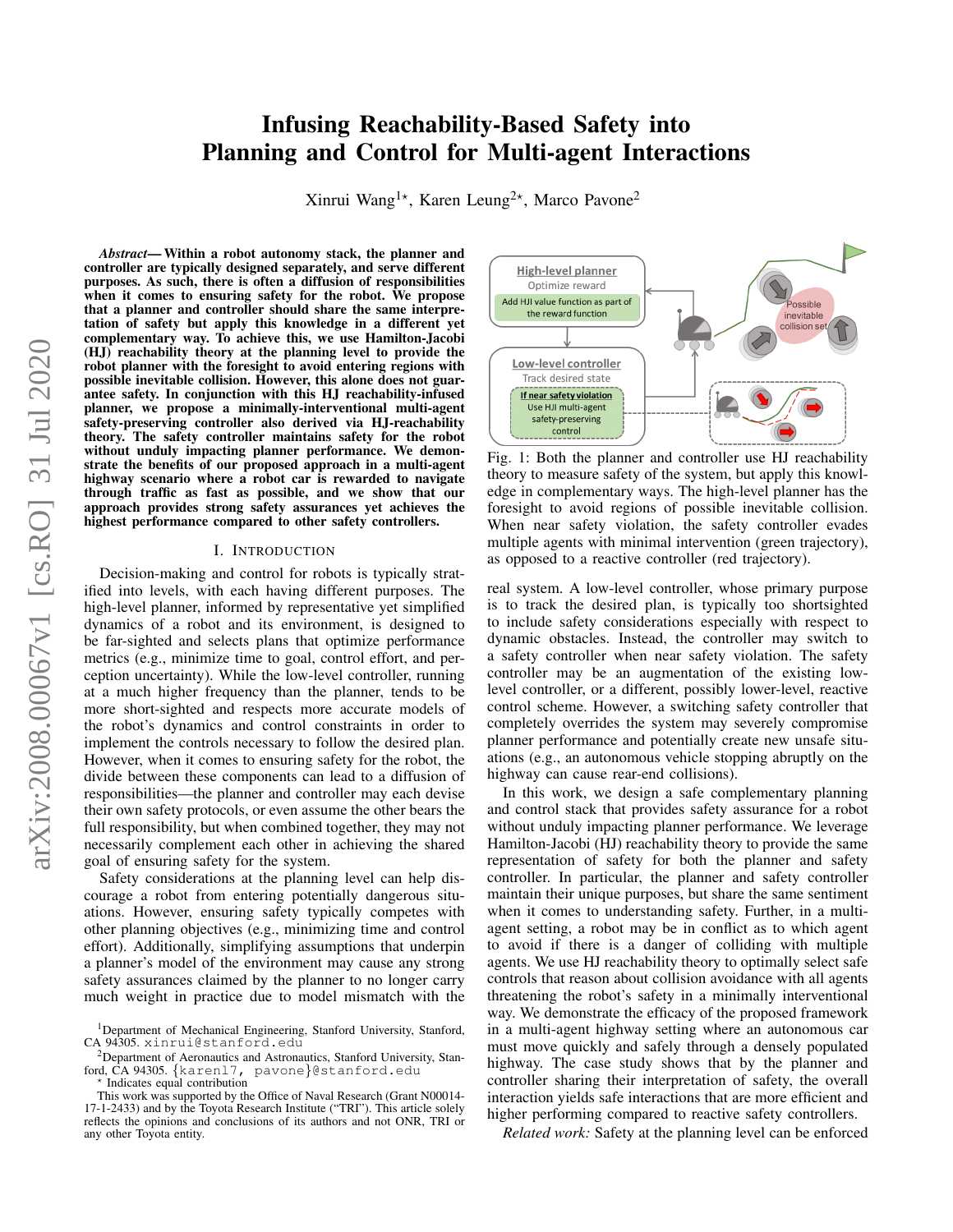<span id="page-1-0"></span>

Fig. 2: A robot car (red) boxed-in by other externally controlled (e.g., human-driven) cars (blue). If all cars behave adversarially, collision is inevitable.

via hard constraints or incentivized through a planner's objective function. A common approach is to select plans that avoid the inevitable collision set (ICS), though in practice due to computational tractability, the forward reachable set is used instead which is an over-approximation. For example, [1], [2] prevent the robot's planned trajectory from entering the forward reachable set of the other agents in the environment and ensure the existence of a safe stopping maneuver at all times. When no feasible trajectories can be found, the robot switches to the emergency maneuver computed from the last feasible plan. While these approaches guarantee safety with respect to their modeling assumptions, they tend to be overly-conservative for interactive scenarios, and rely on strong modeling assumptions of other agents.

Alternatively, consideration of interaction dynamics between agents can reduce conservatism and enable proactive behaviors. In the context of autonomous driving, a probabilistic prediction model of the environment can be learned from data and then used to inform a robot's decision making algorithm which strives to optimize a multi-objective function with safety being one of the objectives [3], [4]. This can lead to more efficient but potentially unsafe interactions because safety competes with other objectives. [5] designs artificial potential fields (APF) that reflect the reachable sets of the other dynamic agents and use it for path planning. They show that this improves the safety of a robot compared to traditional gaussian APF methods. Regardless of how safety is enforced at the planning level, model mismatch and stochasticity in the environment make it very challenging to provide strict safety assurance.

In turn, low-level controllers typically provide safety reactively; they switch to a safety controller when the system is near safety violation. For instance, [6] selects a maneuver from a library of pre-computed emergency maneuvers when the system is in an unsafe state. A paradigm that can account for general interactive scenarios is HJ reachability analysis; by formulating the interactions between a robot and its environment (e.g., other agents) as an optimal control problem, a collision avoidance control can be computed and applied when near safety violation [7], [8], [9]. However, a switching-based safety controller that completely overrides the system may not be ideal in some contexts, such as in autonomous driving where sudden reactions could disrupt traffic flow. Accordingly, [10] proposes a less invasive approach in passing a HJ reachability-based safety-preserving control constraint into a robot's low-level tracking controller. This results in a minimally interventional safety controller that enables a system to deviate from the desired trajectory to the extent necessary to maintain safety. Through a trafficweaving case study with a single robot car interacting with a single human-controlled car, they show that their approach provides a good balance between safety and efficiency the robot stays safe without unduly impacting planner performance. In the same vein, approaches that use control velocity obstacles (CVO) (e.g., [11]) consider the set of robot controls that prevent collisions with other agents in the future. However, CVO requires an assumption on the other agent's policy which is difficult to obtain for interactive and stochastic settings, and reasons about the future in an openloop fashion. This is in contrast to HJ reachability, which reasons about collision-avoidance controls under closed-loop dynamics.

Rather than treating the planning and control problem separately, [12], [13] combine the two into a single joint optimization problem. They show through an aggressive lane change maneuver and an autonomous car racing example that combining planning and control can be more desirable because the resulting trajectory respects more accurate dynamic capabilities of the car while also cognizant of safety constraints such as avoiding static obstacles and staying within road boundaries.

The key research goal of this paper is to bring the planning and control modules closer together in order to provide stronger safety assurances in the context of multi-agent interactions as illustrated in Figure [1.](#page-0-0) Solely relying on a safety controller may be insufficient because an optimal collision avoidance control may not always exist when near safety violation, especially in the case of multi-agent scenarios. For instance, consider an autonomous car that is boxed in, as shown in Figure [2;](#page-1-0) in this situation, a collision is imminent if any of the adjacent cars swerve towards it. This necessitates the need to jointly design a planner and safety controller the planner should be cognizant of what type of situations the safety controller is able to succeed in, while the safety controller should be aware of the planner's objectives such that it does not unduly impact overall performance.

*Statement of Contributions:* The key contribution of this paper is in using HJ reachability theory to provide a shared notion of safety between the planner and controller of an autonomy stack. Specifically, the contributions are threefold. First, we provide high-level planners that optimize an objective function with the foresight to avoid regions of possible inevitable collision by incorporating a term into the objective function derived from reachability theory. Second, when the system is near safety violation, we propose a multi-agent safety-preserving controller that is minimally interventional—the controller optimizes for performance while treating safety as a constraint. This multiagent safety controller builds upon the work in [10] by extending the controller to multi-agent settings. Third, we demonstrate our approach in a highway scenario where an autonomous car must safely traverse the highway as fast as possible. We perform an ablation study and compare against a reactive control strategy, and a baseline safety controller. We show that our proposed approach offers a good balance between safety and performance—we score relatively high in both performance and safety metrics. The insights gained from the experimental results are general since our approach applies to any planner-control framework as long as HJ reachability analysis is applicable to the system.

*Organization:* The remainder of the paper is organized as follows. Section [II](#page-2-0) introduces the problem we are approaching and Section [III](#page-2-1) provides a concise overview of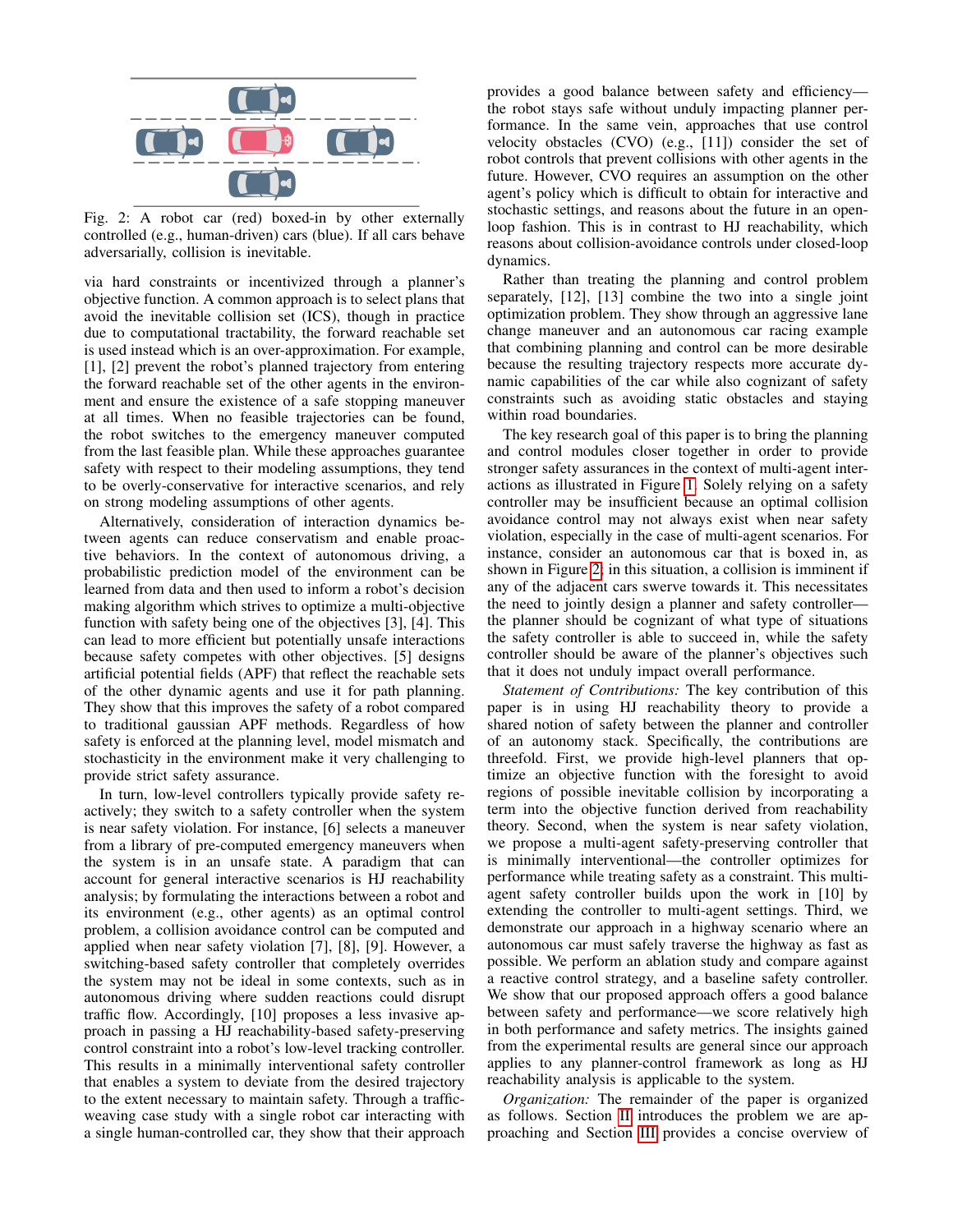HJ reachability analysis. Section [IV](#page-3-0) describes our proposed methodology of aligning the planner and safety controller by providing a shared notion of safety via HJ reachability analysis. In Section [V,](#page-4-0) we illustrate the benefits of our approach with a case study in a multi-agent highway driving scenario. We conclude in Section [VI](#page-7-0) and suggest several directions for future work.

# II. PROBLEM FORMULATION

<span id="page-2-0"></span>We follow a typical decision making and control paradigm of utilizing a high level planner to compute a coarse trajectory and a low-level controller to track it.

## *A. Robot Planner for Interactive Multi-agent Scenarios*

We consider a multi-agent setting where a robot is operating in an environment with multiple agents not controlled by the robot (e.g., humans). Let  $x_{r}^{(t)} \in \mathcal{X} \subset \mathbb{R}^{n_r}$  and  $u_{r}^{(t)} \in \mathscr{U} \subset \mathbb{R}^{m_{r}}$  be the robot planner state and action at time step *t* respectively. Let  $x_0^{(t)} \in \mathscr{X}_0 \subset \mathbb{R}^{Jn_0}$  and  $u_0^{(t)} \in$  $\mathscr{U}_0 \subset \mathbb{R}^{\frac{1}{J}m_0}$  be the state and control of *J* other agents in the environment at time step *t*. Further, let the timeinvariant and discrete-time state space dynamics for a robot and other agents in the environment be given respectively by,  $x_{\rm r}^{(t+1)} = f_{\rm r}(x_{\rm r}^{(t)}, u_{\rm r}^{(t)}), x_{\rm o}^{(t+1)} = f_{\rm o}(x_{\rm o}^{(t)}, u_{\rm o}^{(t)})$ . The goal of a robot planner is to find a sequence of robot actions  $u_{\rm r}^{(t:t+N)} = \pi(x_{\rm r}^{(t)}, x_{\rm o}^{(t)})$  that maximizes an expected reward  $R(x_1^{(t)}, u_1^{(t)}, x_0^{(t)})$  over a fixed horizon of length *N*. That is, we want to find a solution to the following maximization problem

$$
\pi^*(x_r^{(t)}, x_o^{(t)}) = \underset{u_r^{(t:t+N)}}{\arg \max} \mathbb{E}\left[\sum_{i=0}^N \dot{\gamma} R(x_r^{(t+i)}, u_r^{(t+i)}, x_o^{(t+i)})\right] \tag{1}
$$

where  $\gamma \in [0,1]$  is a discount factor. Note that for interactive scenarios, [\(1\)](#page-2-2) is generally difficult to solve due to stochasticity and coupling in the dynamics between the robot and other agents, and that system may not be Markovian (i.e., depend on interaction history) [4], [10]. We assume that such planners typically operate at around <10 Hz. As such, they are not always able to account for split-second threats, necessitating the need for a safety controller to intervene.

# *B. Low-level Safety Controller*

A low-level controller, operating at a higher frequency than the planner, takes the desired trajectory produced by the planner (computed by simulating the system with the desired action sequence) and computes relevant low-level control commands for the system to execute. More concretely, let  $z_{\text{r}}^{(t)} \in \mathscr{Z} \subset \mathbb{R}^{p_{\text{r}}}$  and  $w_{\text{r}}^{(t)} \in \mathscr{W} \subset \mathbb{R}^{q_{\text{r}}}$  represent the low-level state and control at time step *t* respectively. The low-level controller may use a higher fidelity model than the planner,  $z_{\rm r}^{(t+1)} = f_{\rm c}(z_{\rm r}^{(t)}, w_{\rm r}^{(t)})$ , in order to compute appropriate actuation commands for the system. Then  $\mu : \mathscr{Z} \times \mathscr{X} \to \mathscr{W}$ :  $\mu(z_r^{(t)}, x_r) \mapsto w_r^{(t)}$  is a policy that maps current controller state and desired planner state to actuation commands. When near safety violation, the system may switch to a reactive policy  $\mu_{\text{safe}}$  that selects control actions that keep the system safe with respect to some metric  $C_{\text{safe}}(z_r, w_r, z_o)$  where  $z_o$  is the low-level state of the other agents in the environment. That

is, in the most general sense, the optimal safe policy  $\mu^*_{\text{safe}}$  is a solution to the following optimization problem,

> $arg min C_{safe}(z_r, w_r, z_o)$ , s.t. System is safe. *w*r∈W

which selects the safest action. Slack variables can be used to ensure feasibility of the problem.

#### <span id="page-2-1"></span>III. HAMILTON-JACOBI REACHABILITY ANALYSIS

In this section, we highlight key HJ backward reachability concepts relevant to our proposed planning and control strategy; see [8] for a more in-depth overview.

## *A. Overview*

Given a dynamics model governing a robotic system incorporating control and disturbance inputs, reachability analysis is the study of the set of states that the system can reach from its initial conditions, i.e., the reachable set. It is often used for formal verification as it can give guarantees on whether or not the evolution of the system will be unsafe, i.e., whether the reachable set includes undesirable outcomes. In this work, we use *backward* reachability analysis because (i) of its non-overly conservative nature stemming from closedloop computations, and (ii) the set is computed offline and provide near-instant access online via table look-up. See [10] for a more in-depth discussion on the suitability of backward reachability for interactive scenarios.

There are many existing approaches to compute the reachable set of a system [14], [15], [16], [17], [18], but there is a trade-off among modeling assumptions, scalability, and representation fidelity. Compared to alternative approaches, HJ reachability uses a brute force computation via dynamic programming and thus is the most computationally expensive. However, HJ reachability is able to compute the reachable set exactly<sup>[1](#page-2-3)</sup> for any general nonlinear dynamics with control and disturbance inputs. Further, since the sets are computed offline, we can access the set information online via a near-instant look-up therefore enabling high operating frequencies.

# <span id="page-2-2"></span>*B. Backward Reachable Tube*

In this section, we suppose that a system has dynamics  $\dot{x} = f(x, u, d)$  where  $x \in \mathbb{R}^n$  is the state,  $u \in \mathcal{U} \subset \mathbb{R}^m$  is the control, and  $d \in \mathcal{D} \subset \mathbb{R}^p$  is the disturbance. The system dynamics  $\hat{f} : \mathbb{R}^n \times \mathcal{U} \times \mathcal{D} \to \mathbb{R}^n$  are assumed to be uniformly continuous, bounded, and Lipschitz continuous in *x* for a fixed *u* and *d*. Let  $\mathscr{T} \subseteq \mathbb{R}^n$  be the target set that the system wants to avoid. For collision avoidance,  $\mathscr T$  typically represents the set of states that are in collision with an obstacle. The *backward reachable tube* (BRT) is the set of states that could result in the system entering the target set under worst-case disturbances within some time horizon  $|\tau|$  $(\tau)$  is negative since we are propagating backwards in time). The BRT is denoted by  $\mathscr{A}(\tau)$  and is defined as

$$
\mathscr{A}(\tau) := \{ \bar{x} \in \mathbb{R}^n : \exists d(\cdot), \forall u(\cdot), \exists s \in [\tau, 0], \\ (x(\tau) = \bar{x}) \land (\dot{x} = f(x, u, d)) \land (x(s) \in \mathscr{T}) \}.
$$

 $\mathscr{A}(\tau)$  represents the set of states from which there does not exist a policy for the system that can prevent the dynamics from being driven into the target set under worstcase disturbances within a time horizon  $|\tau|$ . As such, to rule out such an eventuality, the BRT is treated as the "avoid set."

<span id="page-2-3"></span><sup>&</sup>lt;sup>1</sup>With precision dependent on parameters of the numerical solver, e.g., discretization choices in mesh size/time step.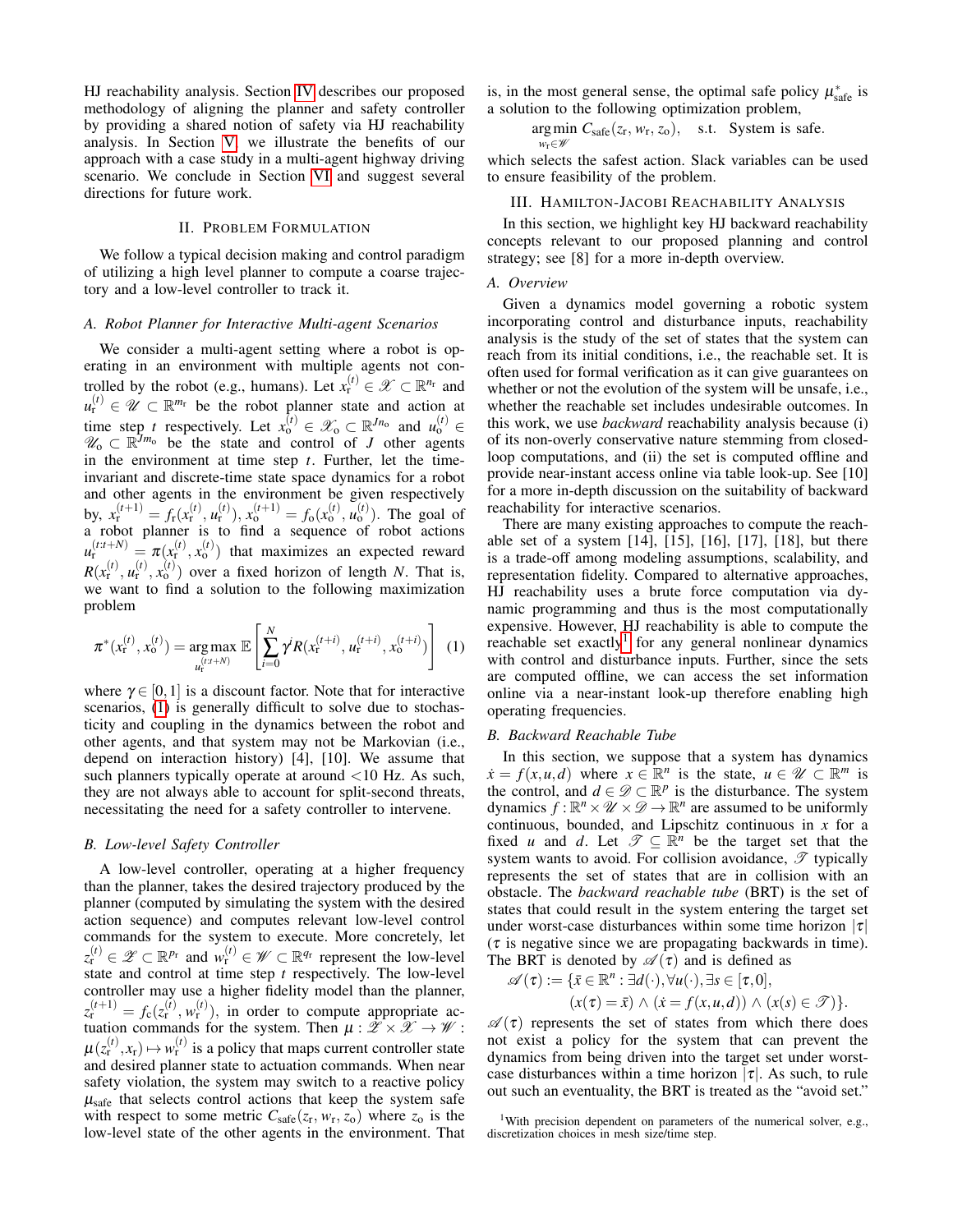# *C. HJI Value Function*

Assuming optimal (i.e., adversarial) disturbances,  $\mathscr{A}(\tau)$ can be computed by defining a value function  $V(\tau, x)$  which obeys the Hamilton-Jacobi-Issacs (HJI) partial differential equation (PDE) [19]; the solution  $V(\tau, x)$  gives the BRT as its zero sublevel set,

$$
\mathscr{A}(\tau) = \{x : V(\tau, x) \leq 0\}.
$$

The HJI PDE is solved starting from the boundary condition  $V(0, x)$ , the sign of which reflects set membership of *x* in  $\mathscr{T}$ . We cache the solution  $V(\tau, x)$  to be used online as a look-up table. For collision avoidance,  $V(0, x)$  typically represents the signed distance between a robot and an obstacle ( $x \in$  $\mathscr{T} \iff V(0, x) \leq 0$ . Then the solution  $V(\tau, x)$  represents the minimum signed distance between the robot and the obstacle within a time horizon  $|\tau|$  if the robot follows an optimal policy under worst-case (i.e., adversarial) disturbances. As such, the value function can be interpreted as a quantitative measure of robot safety; the larger the value, the safer.

## *D. HJI Optimal Control*

Given the HJI value function  $V(\tau, x)$ , the optimal robot policy under worst-case disturbances is,

$$
u^* = \arg\max_{u} \min_{d} \nabla V(\tau, x)^T f(x, u, d).
$$
 (2)

Many robotic systems employing HJ reachability-based safety switch to using [\(2\)](#page-3-1) when near safety violation (i.e., when  $V(t, x) \leq \varepsilon$ ,  $\varepsilon > 0$  [7], [8], [9]. Recently, [10] considers a less invasive control strategy and computes the set of safety-preserving controls,

$$
\mathscr{U}_{\text{safe}}(x) = \{ u \in \mathscr{U} \mid \min_{d} \nabla V(\tau, x)^T f(x, u, d) \ge 0 \} \tag{3}
$$

which describes the set of controls that keep the value function from decreasing under worst-case disturbances. By passing  $\mathscr{U}_{\text{safe}}$  as a control constraint over the next time step when computing appropriate low-level controls, the system is able to minimally deviate from the desired plan to the extent necessary to maintain safety.

# <span id="page-3-2"></span>*E. Collision Avoidance With Multiple Dynamic Agents*

We can consider collision avoidance between two dynamic agents by letting *x* represent the relative state of the system, *u* correspond to the control inputs of the agent to be controlled (i.e., the robot), and *d* correspond to the control inputs of the other agent. The target set  $\mathscr T$  is the set of relative states corresponding to the system being in an undesirable situation (e.g., in collision). In theory it is also possible to formulate the relative state for more than two agents, but is impractical because HJ reachability suffers from the curse of dimensionality. We treat the pairwise interactions independently (i.e., ignore interactions between other agents) to circumvent the scalability issue. However, this treatment can lead to issues regarding which pairwise interaction to prioritize first. We address the prioritization issue in this work by proposing an optimization problem that considers all violating pairs equally.

#### IV. ALIGNING THE PLANNER AND CONTROLLER

# <span id="page-3-0"></span>*A. Overview*

Although the purpose of a safety controller is to keep the robot safe when near safety violation, it is possible that the robot may enter a state of possible inevitable collision, due to shortcomings of the planner. Even when maintaining safety is feasible, the resulting safety control may go against the direction of the planner and lead to chattering. We propose using HJ reachability theory to create alignment between a planner and safety controller by ensuring that they both share the same representation of safety. Further, in a multi-agent scenario, a robot safety controller may be in conflict when there are multiple agents to avoid. We use HJ reachability theory to analyse pairwise safety (see Section [III-E\)](#page-3-2) and propose a computationally efficient solution that prioritizes collision avoidance with all pairs equally.

#### *B. Assumptions*

We assume control over one autonomous agent (i.e., a robot) in an environment with multiple agents uncontrolled by the robot (e.g., humans). In addition to the problem formulation introduced in Section [II,](#page-2-0) we make the following assumptions. Suppose there are *J* other agents in the environment. Let  $x_{rel}^{(j)}$  denote the relative state between the robot and the *j*th agent. The relative state is derived from the robot's low-level state  $z_r$  and the agent's low-level state  $z_0^{(j)}$ . The robot control is  $w_r$  and the other agent's control is  $w_0^{(j)}$ . The HJI value function corresponding to the *j*th pairwise system is denoted by  $V^{(j)}(\tau, x_{rel}^{(j)})$ .

# <span id="page-3-1"></span>*C. HJI-aware Interaction Planner*

<span id="page-3-3"></span>A high-level planner selects actions that maximize a reward shown in [\(1\)](#page-2-2) which reflects desired goals, such as reaching a goal state, maintaining speed, or reducing time. We propose adding a term encompassing the HJI value function between the robot and all other agents into a planner's reward function,

<span id="page-3-4"></span>
$$
R_{\text{total}}(x_{\text{r}}, u_{\text{r}}, x_{\text{o}}, x_{\text{rel}}) = \gamma_R R(x_{\text{r}}, u_{\text{r}}, x_{\text{o}}) + (1 - \gamma_R) R_{\text{HJI}}(x_{\text{rel}}),
$$
\n(4)

where  $x_{rel}$  is the relative state between the robot and all other agents. The designer can choose how to define  $R_{\text{HJI}}(x_{\text{rel}})$  depending on the application. For example, we use  $R_{\text{HJI}}(x_{\text{rel}}) =$  $\min_j V^{(j)}(\tau, x_{rel}^{(j)})$  in the highway driving scenario studied in this paper. The designer can adjust  $\gamma_R$  to tune the robot's preference for reward-seeking or safety-seeking behavior. When the target set  $\mathcal T$  is the set of collision states (or a proxy for safety), the value function represents an upper bound on how safe the future will be under worst-case disturbances. With all else equal, a planner with an additional HJI term in its reward function will select plans that are safer with respect to backward reachability theory, i.e., the planner will avoid states of possible inevitable collision, such as being boxed-in by other agents (see Figure [2\)](#page-1-0).

We make little assumptions on the structure of the planner—the planner could reason about the interaction dynamics jointly unlike our pairwise HJ reachability formulation. The only assumption we make is that the planner strives to maximize a reward function, and can accommodate the addition of the proposed HJI term. For instance, this could be applied to the planner used in [3].

# *D. Multi-agent Safety-Preserving Control*

A system may fall back to a safety controller when near safety violation. In HJ reachability applications, this occurs when  $V(\tau, x) \leq \varepsilon$ ,  $\varepsilon > 0$ , i.e., when the system is close to the boundary of the BRT. Since we consider pairwise interactions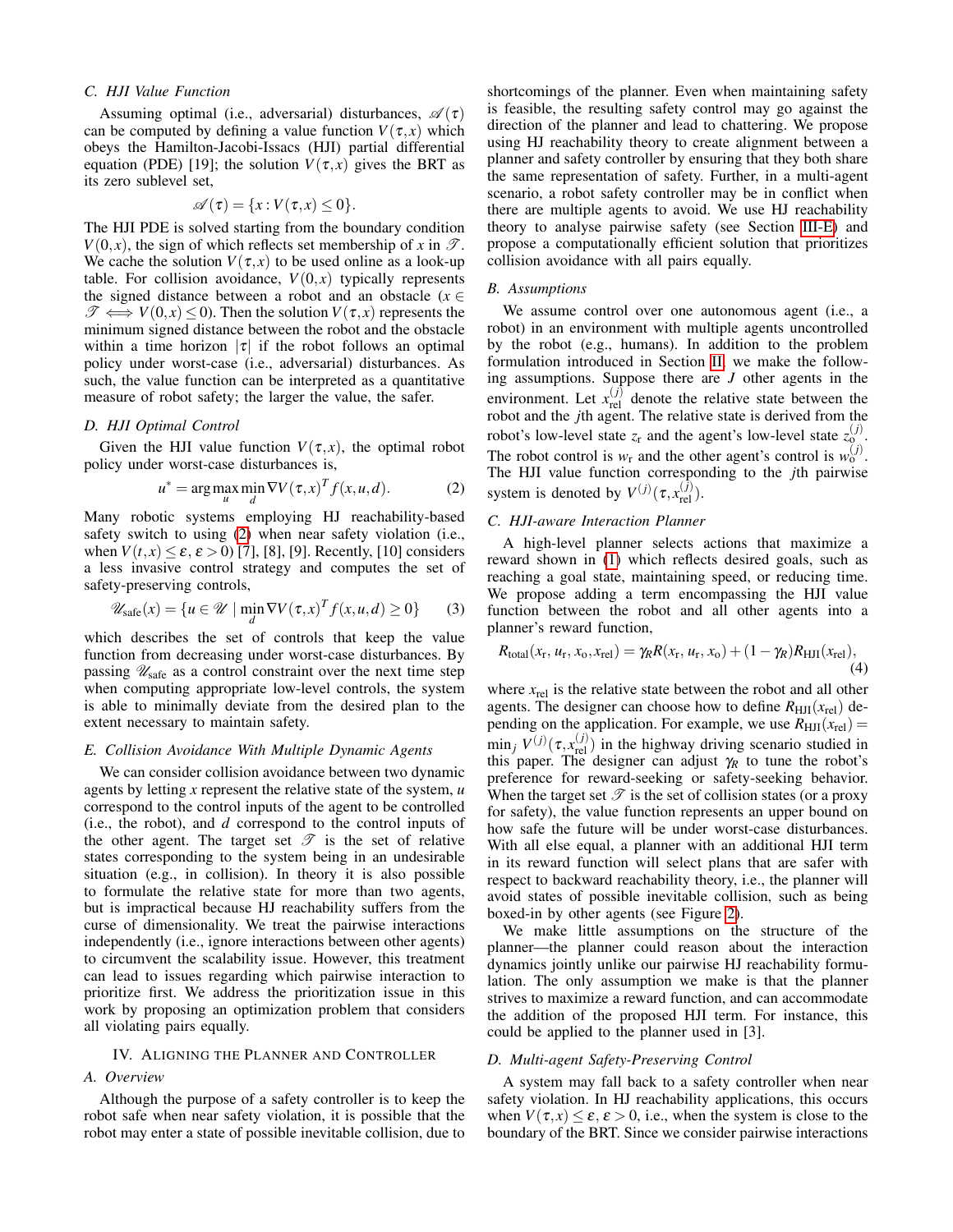<span id="page-4-2"></span>

Fig. 3: Snapshot from the highway simulation environment. The robot car (red) is tasked to drive as fast as possible through the traffic but avoid collision with other cars (blue).

between a robot and every other agent in the environment, there is the problem of prioritizing which pairwise interaction should be tackled first if safety is nearly violated for multiple pairs. To address this issue, we propose selecting feasible controls from the intersection of the safety-preserving control sets [\(3\)](#page-3-3) of all pairwise systems where safety is nearly violated. Let

$$
\mathcal{K} = \{j \mid V^{(j)}(\tau, x_{\text{rel}}^{(j)}) \le \varepsilon \quad \text{for } j = 1, ..., J\}
$$

be the set of indices *k* where safety is violated for that robot-agent pair. Further, we strive to select controls that are minimally interventional—controls that maintain safety of the system without large deviations from the nominal controls. As such, we propose the optimal safety controller to be the solution of the optimization problem,

<span id="page-4-1"></span>
$$
\min_{w_{\rm r}} g(w_{\rm r}), \quad \text{s.t. } w_{\rm r} \in \bigcap_{k \in \mathcal{K}} \mathscr{U}_{\rm safe}^{(k)}(x_{\rm rel}^{(k)}) \wedge w_{\rm r} \in \mathscr{W} \tag{5}
$$

where *g* is a cost function on  $w_r$  which may strive to achieve high tracking performance or minimize control effort. In the case where a feasible solution to [\(5\)](#page-4-1) exists, HJ reachability theory guarantees that the system will not enter a less safe state with respect to the chosen dynamics, i.e., the value function will not decrease. For control affine systems,  $\mathscr{U}_{\text{safe}}^{(k)}(x_{\text{rel}}^{(k)})$ is a hyperplane. In general, [\(5\)](#page-4-1) could be nonlinear and intractable to solve, especially at a high operating frequency. Techniques to convexify the problem can be applied to make [\(5\)](#page-4-1) tractable (e.g., [10]). However, the problem will no longer retain strict safety guarantees afforded by HJ reachability theory. Slack variables can be used to ensure the problem remains feasible and that the least-violating control is chosen.

#### <span id="page-4-0"></span>V. CASE STUDY: AUTONOMOUS HIGHWAY DRIVING

## *A. Problem Set-up*

Our experiments are conducted in a highway simulation environment (see Figure [3\)](#page-4-2) developed by [20]. The robot car is tasked to drive through traffic as fast as possible while avoiding collision. The other cars on the road interact with each other using the Intelligent Driver Model (IDM) [21], [22] and minimizing-overall-braking-induced-by-lanechange (MOBIL) model [23] for longitudinal and lateral control, respectively. These are common, and well-studied traffic flow models. Our results, however, do not depend critically on this modeling choice. The high level planner runs at 1 Hz while the low level controller runs at 50 Hz.

*1) High-level Planner:* We formulate the highway environment as a Markov decision process (MDP) and apply the optimistic planning (OP) algorithm proposed in [24]. OP is a tree search algorithm where each branch represents a possible future and the tree is explored optimistically. We omit implementation details about the planner since our proposed approach is agnostic to the type of planner used. Instead we highlight some key features regarding our planner that is representative of the class of planners that our approach is applicable to. First, our planner relies on a model of the environment, but in general, this model is only an approximation of the true system. The existence of model mismatch is prevalent in many model-based control problems, including those for stochastic environments. In this case study, the robot does not have access to the modeling parameters of the other cars which are drawn from a normal distribution, but instead assumes the mean of the distribution. Second, our planner is reward-based and safety is promoted via the objective function. As such, there will be times where the robot will end up in an unsafe state, necessitating the use of a safety controller.

*2) Planner Dynamics and Reward Function:* The robot planner state is  $x_r = (s_p, \ell_p, v_p)$  where  $s_p$  represents the longitudinal distance along a lane,  $\ell_p$  is the lane index, and  $v_p$  is the velocity of the robot. The state representing the *J* other cars  $x_0$  is also of this structure,  $x_0 =$  $(s_p^{(1)}, \ell_p^{(1)}, v_p^{(1)}, \ldots, s_p^{(J)}, \ell_p^{(J)}, v_p^{(J)})$ . The action space of the planner is  $\hat{\mathcal{U}} = \{ \text{increase } v_p \text{ by } 1ms^{-1}, \text{ decrease } v_p \text{ by } 1ms^{-1}, \text{ }$ left lane change, right lane change, idle}. Given this state and action representation, we design the following reward function (without the HJI term),

$$
R(x_{\rm r}, u_{\rm r}, u_{\rm o}) = r_{\rm speed}(x_{\rm r}) + r_{\rm crash}(x_{\rm r}, x_{\rm o}) + r_{\rm lane}(x_{\rm r})
$$

$$
r_{\rm speed}(x_{\rm r}) = \gamma_1 \frac{v_{\rm p} - \underline{v}}{\overline{v} - \underline{v}}, \quad r_{\rm lane}(x_{\rm r}) = \gamma_2 \frac{\ell_{\rm p} - \underline{\ell}}{\overline{\ell} - \underline{\ell}}, \quad (6)
$$

$$
r_{\rm crash}(x_{\rm r}, x_{\rm o}) = -\gamma_3 \mathbf{1}[x_{\rm r} \text{ in collision}],
$$

where  $\underline{v}$  and  $\overline{v}$  corresponds to the speed limits,  $\underline{\ell}$  and  $\ell$ corresponds to the right-most and left-most lanes on the highway. We select  $\gamma_1 = 0.4$ ,  $\gamma_2 = 1.0$ ,  $\gamma_3 = 1.0$ ,  $\nu = 15$ ms<sup>-1</sup>,  $\overline{v} = 30$ ms<sup>-1</sup> for our experiment. This reward function is designed to encourage the robot to stay in the left most lane, maintain high speed, and avoid collision states. In order to test the effectiveness of our proposed safety controller, we encourage the robot to drive dangerously and weave through dense traffic at a high speed.

*3) Low-level Controller:* We use the dynamically extended simple car model for the low-level dynamics of the robot car and all other cars. Let the low-level controller state be  $z = (p_x, p_y, \theta, v)$  and control input be  $w = (\delta, a)$  (for ease of notation, we drop the subscript r and o denoting robot and the other cars). The equations of motion for the dynamically extended simple car model is,

<span id="page-4-3"></span>
$$
\dot{p}_x = v \cos \theta, \ \dot{p}_y = v \sin \theta, \ \dot{\theta} = \frac{v \tan \delta}{L}, \ \dot{v} = a,
$$
 (7)

where *L* is the length of the car,  $p_x$  and  $p_y$  are the longitudinal and lateral positions of the car in a fixed inertial reference frame respectively,  $\nu$  is the signed speed of the car, and  $\delta$ and *a* are the steering and acceleration commands, respectively. For the robot car, a closed-loop feedback controller is deployed to track the desired planner trajectory. In the case of tracking a sequence of waypoints, let  $x_r = (s_p, \ell_p, v_p)$  be the desired planner state. Let  $z_r = (p_{x,r}, p_{y,r}, \theta_r, v_r)$  be the low-level controller state for the robot and  $\Delta\ell$  be the signed lateral distance between the robot and the center line of  $\ell_p$ (left of the centerline is positive). The closed-loop feedback controller [20] that computes low-level controls to track the desired planner state  $w_r = (\delta, a_r)$  is,

<span id="page-4-4"></span>
$$
\delta = \arctan\left(\frac{-LK_{\theta}}{v_{\rm r}}\left[\theta_{\rm r} + \arcsin\frac{K_1\Delta\ell}{v_{\rm r}}\right]\right), a_{\rm r} = K_2(v_{\rm p} - v_{\rm r})
$$
\n(8)

where  $K_{\theta}$ ,  $K_1$ , and  $K_2$  are control gains to be chosen. In our experiments,  $K_{\theta} = 5.0$ ,  $K_1 = 2.0$ , and  $K_2 = 1.67$ .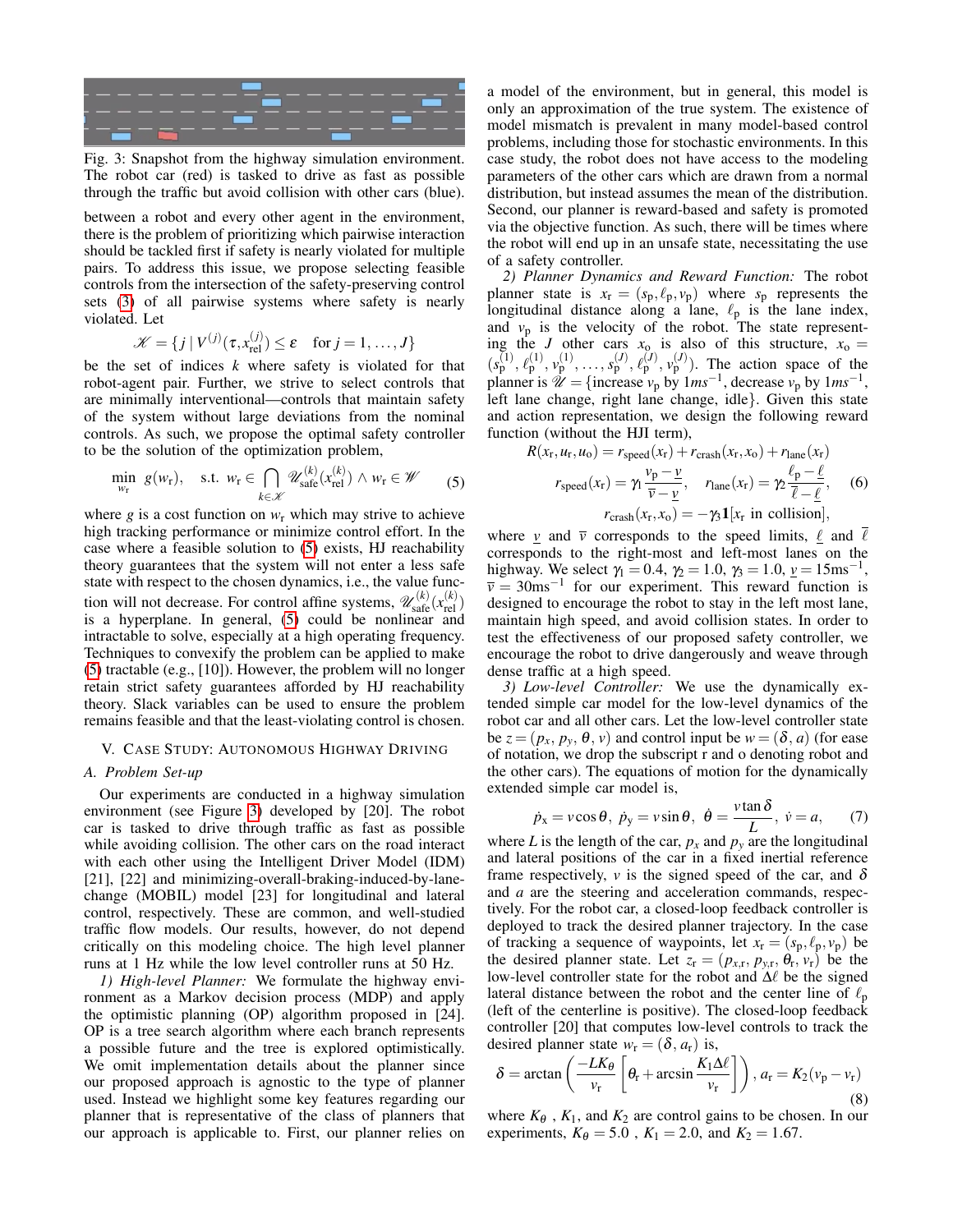<span id="page-5-2"></span>

Fig. 4: A slice of the HJI value function (see Section [V-](#page-5-0)[A.5\)](#page-5-0) with  $v_0 = 20ms^{-1}$ ,  $v_r = 10ms^{-1}$ , and the two cars are parallel.  $p_{x,rel} > 0$  corresponds to the robot car in front of the other car. Since the other car has a higher velocity, it is more unsafe (i.e., negative value) for the robot car to be in front of the other car than behind it.

*4) HJI Relative Dynamics:* To compute the HJI value function for a robot-agent system, we need relative dynamics of the pairwise system. We use the dynamically extended unicycle model for the robot, and a simplified unicycle model for the other car. For ease of notation, we drop the superscript denoting the *j*th pair, but the following equations are referring to a particular robot-agent pair. The dynamics for the robot and other car used for HJI value computations are,

$$
z_{\rm r, HJI} = \begin{bmatrix} \dot{p}_{x,\rm r} \\ \dot{p}_{y,\rm r} \\ \dot{\theta}_{\rm r} \\ \dot{v}_{\rm r} \end{bmatrix} = \begin{bmatrix} v_{\rm r} \cos \theta_{\rm r} \\ v_{\rm r} \sin \theta_{\rm r} \\ \omega_{\rm r} \\ a_{\rm r} \end{bmatrix}, \ z_{\rm o, HJI} = \begin{bmatrix} \dot{p}_{x,\rm o} \\ \dot{p}_{y,\rm o} \\ \dot{v}_{\rm o} \end{bmatrix} = \begin{bmatrix} v_{\rm o} \cos \theta_{\rm o} \\ v_{\rm o} \sin \theta_{\rm o} \\ a_{\rm o} \end{bmatrix}, \tag{9}
$$

where  $w_{r,HJI} = (\omega_r, a_r)$  and  $w_{o,HJI} = (\theta_o, a_o)$  are robot and other car controls, respectively. We assume the control limits:  $\underline{\omega}_{r} \leq \omega_{r} \leq \overline{\omega}_{r}, \underline{a} \leq a_{r}, a_{o} \leq \overline{a}$ , and  $\underline{\theta}_{o} \leq \theta_{o} \leq \overline{\theta}_{o}$ . We select dynamics slightly different to [\(7\)](#page-4-3) to ensure tractability of [\(5\)](#page-4-1) (see Section [V-B\)](#page-5-1), and simpler dynamics when modeling the other cars to (i) provide some conservatism to our model by assuming the other cars are more agile than the robot car, and (ii) prevent the relative state from becoming too large since the value function computation suffers from the curse of dimensionality. We define the relative coordinate frame to be aligned with the inertial frame from [\(7\)](#page-4-3) and take the difference in position coordinates,  $(p_{x,\text{rel}}, p_{y,\text{rel}}) = (p_{x,\text{r}} - p_{y,\text{rel}})$  $p_{x,0}, p_{y,r} - p_{y,0}$ . Let the relative state between the robot and the *j*th other agent be (still dropping the superscript *j* for ease of notation)  $x_{rel} = (p_{x,rel}, p_{y,rel}, \theta_r, v_r, v_o)$ . The relative dynamics become,

$$
\dot{p}_{x,rel} = v_r \cos \theta_r - v_o \cos \theta_o, \quad \dot{p}_{y,rel} = v_r \sin \theta_r - v_o \sin \theta_o
$$

$$
\dot{\theta}_r = \omega_r, \quad \dot{v}_r = a_r, \quad \dot{v}_o = a_o \tag{10}
$$

<span id="page-5-0"></span>*5) HJI Value Function:* To compute the value function which represents the set of states the robot wants to avoid, rather than using the signed distance function to define  $V(0, x_{rel})$  which is typically used in HJ reachability literature, we instead use the definition of Responsibility-Sensitive Safety (RSS) introduced in [25]. We consider unsafe states to be a function of both relative position, and velocity. For brevity, we refer the reader to [25] for the mathematical formulation, but provide a brief description here. Safety is decoupled into longitudinal and lateral components. The longitudinal stopping, *d*long, is defined as the distance between a front and rear car if the front car applies maximum braking, and the rear car accelerates maximally over a response time before applying maximum braking. Analogously,  $d_{\text{lat}}$ , is the minimum lateral distance. A neighboring car is considered unsafe if both the longitudinal and lateral distances between the robot car and that car are less than  $d_{\text{long}}$  and  $d_{\text{lat}}$ , respectively. Given the velocities corresponding to a particular  $x_{\text{rel}}$ , we define  $V(0, x_{rel})$  as follows:

 $V(0, x_{rel}) = \max(|p_{x,rel}| - d_{long}, 4(|p_{y,rel}| - d_{lat})^3).$  (11)

Figure [4](#page-5-2) is a slice of the value function across the  $p_{x,\text{rel}}$  and *p*<sub>*y*,rel</sub> axes for a time horizon of  $|\tau| = 3$  seconds.

# <span id="page-5-1"></span>*B. HJI Safety Controller*

To compute the safety-preserving control set, let  $\nabla V(\tau, x_{rel}) = (\partial V_{p_{x,rel}}, \partial V_{p_{y,rel}}, \partial V_{\theta_{r}}, \partial V_{v_{r}}, \partial V_{v_{o}})$  (for ease of notation, we temporarily drop the superscript *j*, but this is in reference to a particular robot-agent pair). Then,

$$
\min_{w_0 \in \mathcal{W}} \nabla V(\tau, x_{\text{rel}})^T f_{\text{rel}}(x_{\text{rel}}, w_{\text{r}}, w_0) = c_1 + c_2 + \partial V_{\theta_{\text{r}}} \omega_{\text{r}} + \partial V_{v_{\text{r}}} a_{\text{r}},
$$
\n
$$
c_1 = \min_{w_0 \in \mathcal{W}} \left( \partial V_{v_0} a_0 - \partial V_{p_{\text{x,rel}}} v_0 \cos \theta_0 - \partial V_{p_{\text{y,rel}}} v_0 \sin \theta_0 \right),
$$
\n
$$
c_2 = \partial V_{p_{\text{x,rel}}} v_{\text{r}} \cos \theta_{\text{r}} + \partial V_{p_{\text{y,rel}}} v_{\text{r}} \sin \theta_{\text{r}},
$$

where  $c_0 = c_1 + c_2$  represents components not dependent on the optimization variables  $w_r$  and  $a_r$ . From [\(5\)](#page-4-1), the *minimally interventional* multi-agent safety-preserving control is the solution to the optimization problem (using the superscript notation again for different robot-agent pairs),

<span id="page-5-4"></span><span id="page-5-3"></span>
$$
\min_{\omega_{\text{t}},a_{\text{r}}} \lambda_1 (\omega_{\text{r}} - \omega_{\text{des}})^2 + \lambda_2 (a_{\text{r}} - a_{\text{des}})^2 + \lambda_3 \max_{k \in \mathcal{K}} \eta_k
$$
\n
$$
\text{s.t. } \partial V_{\theta_{\text{r}}}^{(k)} \omega_{\text{r}} + \partial V_{\nu_{\text{r}}}^{(k)} a_{\text{r}} \ge -c_0^{(k)} - \eta_k \quad \text{for all } k \in \mathcal{K} \quad (12)
$$
\n
$$
\eta_k \ge 0 \qquad \text{for all } k \in \mathcal{K} \quad (12)
$$
\n
$$
\underline{\omega}_{\text{r}} \le \omega_{\text{r}} \le \overline{\omega}_{\text{r}}, \qquad \underline{a}_{\text{r}} \le a_{\text{r}} \le \overline{a}_{\text{r}}.
$$

where  $\lambda_i > 0$  are weights (we use  $\lambda_1 = \overline{\omega}_r^{-2}, \lambda_2 = \overline{a}^{-2}, \lambda_3 =$ 1),  $\eta_k$  are slack variables, and  $\omega_{\text{des}}$  and  $a_{\text{des}}$  are the desired controls from [\(8\)](#page-4-4) (to map the HJI safety control  $\omega$  to  $\delta$ , we use  $\delta = \tan^{-1} \frac{\omega L}{v}$ . [\(12\)](#page-5-3) is minimally interventional because it minimizes tracking error subjected to safety constraints. Alternatively, the robot can use a switching strategy by letting  $\lambda_2 = 0$ ,  $\omega_{\text{des}} = \omega_{\text{prev}}$  (to discourage discontinuous steering inputs), and removing the  $\eta_k \geq 0$  constraint. The safety controller will choose controls that satisfy, or violate, each safety constraint equally (i.e., it prioritizes safety for all cars equally). By our choice of HJI dynamics [\(9\)](#page-5-4), the optimization problem [\(12\)](#page-5-3) is convex and we solve it using CVXPY [26].

# *C. Experimental Results*

To evaluate the benefits of our proposed planning and control stack, we perform an ablation study and compare our approach to the RSS policy proposed in [25]. For the highlevel planner, we investigate the following configurations,

- **OP** An OP planner only, i.e.,  $\gamma_R = 1$  in [\(4\)](#page-3-4).
- HJOP An OP planner with a HJI reward term, i.e.,  $\gamma_R = 0.9$  in [\(4\)](#page-3-4).

With a fixed planner (HJOP or OP), we investigate different low-level safety control strategies used either in a switching (SW), or minimally interventional (MI) scheme (see Section [V-B](#page-5-1) for the formulation):

- **None** No safety controller is used.
- RSS The RSS proper response policy proposed in [25] provides the minimum longitudinal and lateral acceleration necessary to maintain safety. We use the RSS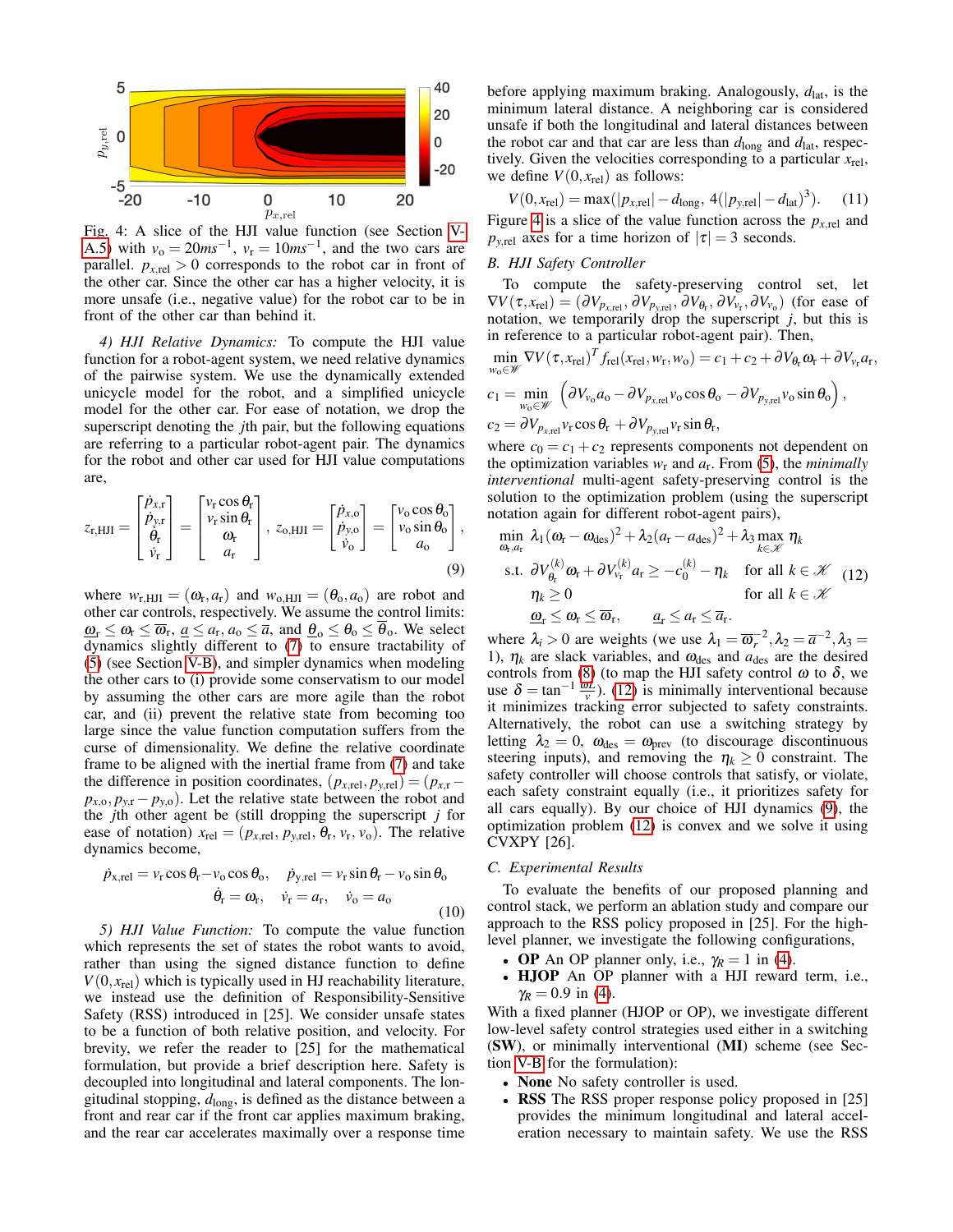<span id="page-6-0"></span>

| Planner                                                       | Controller | Scheme | TTC<br>$\geq$ 3 | $10^{th}$<br>TTC-<br>percentile | <b>BTN</b><br>$\leq 1$ | $BTN$ 90 <sup>th</sup><br>percentile | <b>STN</b><br>$\leq 1$ | $STN$ 90 <sup>th</sup><br>percentile | Mean $v_r$<br>$(ms^{-1})$ | Mean $ a_r $<br>$(ms^{-2})$ | Interven-<br>tions $%$   |
|---------------------------------------------------------------|------------|--------|-----------------|---------------------------------|------------------------|--------------------------------------|------------------------|--------------------------------------|---------------------------|-----------------------------|--------------------------|
| $\uparrow$ : higher is better, $\downarrow$ : lower is better |            |        |                 |                                 |                        |                                      |                        |                                      |                           |                             | $\overline{\phantom{a}}$ |
| <b>HJOP</b>                                                   | <b>SPC</b> | SW     | 1.000           | 9.927                           | 1.000                  | 0.079                                | 1.000                  | 0.016                                | 21.878                    | 1.273                       | 9.5                      |
| <b>HJOP</b>                                                   | <b>RSS</b> | SW     | 0.996           | 17.125                          | 0.998                  | 0.030                                | 0.994                  | 0.006                                | 20.343                    | 4.066                       | 55.0                     |
| <b>HJOP</b>                                                   | <b>SPC</b> | МI     | 0.999           | 9.607                           | 0.995                  | 0.109                                | 0.994                  | 0.017                                | 22.000                    | 1.154                       | 18.1                     |
| <b>HJOP</b>                                                   | <b>RSS</b> | MI     | 0.996           | 13.914                          | 0.998                  | 0.028                                | 0.995                  | 0.008                                | 20.301                    | 2.788                       | 57.5                     |
| <b>HJOP</b>                                                   | None       |        | 0.956           | 7.009                           | 0.975                  | 0.213                                | 0.982                  | 0.034                                | 22.554                    | 0.416                       | 0.0                      |
| $\overline{OP}$                                               | <b>SPC</b> | SW     | 0.996           | 7.045                           | 0.977                  | 0.152                                | 0.960                  | 0.084                                | 21.144                    | 5.940                       | 51.7                     |
| <b>OP</b>                                                     | <b>RSS</b> | SW     | 0.998           | 13.148                          | 0.999                  | 0.030                                | 0.998                  | 0.009                                | 19.571                    | 5.398                       | 71.2                     |
| <b>OP</b>                                                     | <b>SPC</b> | MI     | 0.999           | 8.417                           | 0.988                  | 0.091                                | 0.984                  | 0.040                                | 21.039                    | 3.470                       | 63.2                     |
| <b>OP</b>                                                     | <b>RSS</b> | MI     | 0.997           | 13.971                          | 1.000                  | 0.024                                | 0.998                  | 0.008                                | 21.074                    | 2.596                       | 67.2                     |
| <b>OP</b>                                                     | None       |        | 0.502           | 0.785                           | 0.714                  | 5.616                                | 0.782                  | 3.189                                | 28.141                    | 0.386                       | 0.0                      |

TABLE I: Statistics for different planner and safety controller configurations. The values in the TTC  $\geq$  3, BTN  $\leq$  1, and  $STN \leq 1$  column represent the fraction of samples that satisfy the inequality. Our proposed method is in bold.

<span id="page-6-1"></span>

Fig. 5: The trade-off between safety (1*st* percentile TTC) and performance (mean speed) computed from samples taken over ten-second intervals across each episode. Three standard deviation ellipses are shown.

proper response set instead of the HJI constraint in [\(12\)](#page-5-3). Under this RSS framework, there will be no accidents where the autonomous vehicle is at fault from a planning perspective.

• SPC Our proposed multi-agent HJI safety-preserving controller (SPC) in [\(12\)](#page-5-3).

To compare each approach, we use the following metrics,

- *Time-to-Collision (TTC):* The estimated time before collision assuming both vehicles continue at constant speed [27]. Lower values indicate a more dangerous situation, while higher values are better with diminishing return.
- *Brake Threat Number (BTN)* and *Steer Threat Number (STN):* The required longitudinal and lateral acceleration for collision avoidance as defined in [28] divided by maximum available longitudinal/lateral acceleration. Lower values indicate safer situations.
- *Mean velocity:* The mean speed of the robot car over all sample points. Higher values indicate better performance (based on the planner's reward function).
- *Mean acceleration magnitude:* The mean magnitude of acceleration of the robot car over all sample points. Lower values indicate more efficient driving.
- *Intervention percentage:* Percentage of samples where the safety controller stepped in. Lower values implies a safer planner.

We performed 20 episodes of 30-second highway simulation with 50 Hz data collection for each planner-controller configuration. Each episode consists of 100 other vehicles that the robot needs to weave through as shown in Figure [3.](#page-4-2) This set up provides a sufficiently dense and challenging environment to evaluate the effectiveness of each plannercontroller configuration. Statistics of the simulations are listed in Table [I,](#page-6-0) and the trade-off between safety, measured by the 1*st* percentile TTC, and performance, measured by mean speed, is shown in Figure [5.](#page-6-1) We select  $TTC = 3$  as the boundary between unsafe and safe to reflect the popular "three-second rule" while driving, but note that this threshold could be different.

We highlight three key takeaways from these results. First, in the absence of a safety controller, adding an additional HJI term to the planner's reward function significantly improves safety as measured by BTN, STN and TTC, but, as expected, with a decrease in performance (i.e., mean speed). We note that the efficiency (i.e., mean magnitude of acceleration) of these two configurations are similar. Second, SPC and RSS provide very similar levels of safety assurance (considering the diminishing returns of larger TTC), yet SPC provides better performance and higher efficiency than RSS. RSS experiences more interventions, and therefore is likely to execute more braking and swerving maneuvers. We hypothesize that when using the RSS safety controller, the misalignment of the notion of safety between the planner and RSS controller results in chattering. Third, the MI scheme is more efficient (i.e., lower acceleration) than SW, yet performs similarly well in terms of safety metrics. In practice, using MI may be more desirable because the SPC and RSS controller assumes worst-case outcomes by the other agents, but this may not necessarily be what happens over the entire interaction. In other words, MI prevents the robot from *overreacting* every time safety is nearly violated. Instead of prioritizing all agents equally, future work can be directed at assigning priority to which agent to avoid. For example, weighing each safety constraint based each agent's likelihood of following an adversarial policy.

Further, we can visualize the safety-performance trade-off in Figure [5.](#page-6-1) The OP+None configuration is clearly the fastest but the most unsafe. The top right corner corresponds to the region with highest safety and performance. Although the RSS controllers with HJOP provides higher safety metrics, the diminishing return nature of TTC indicates that our proposed method HJOP+SPC (green) is in the ideal region it is above the  $TTC = 3$  line, and furthest to the right.

# *D. The Mechanism Behind HJOP+SPC*

We take a closer look at how the HJOP and OP planners behave in a potentially dangerous situation. Consider the situation shown in Figure [6](#page-7-1) (left); the desired plan computed by each planner which, for this example only, assumes the other cars move at constant speed. The next two plots show the robot's roll-out over the next two time steps. The OP planner (in green) chooses to squeeze in between the two cars